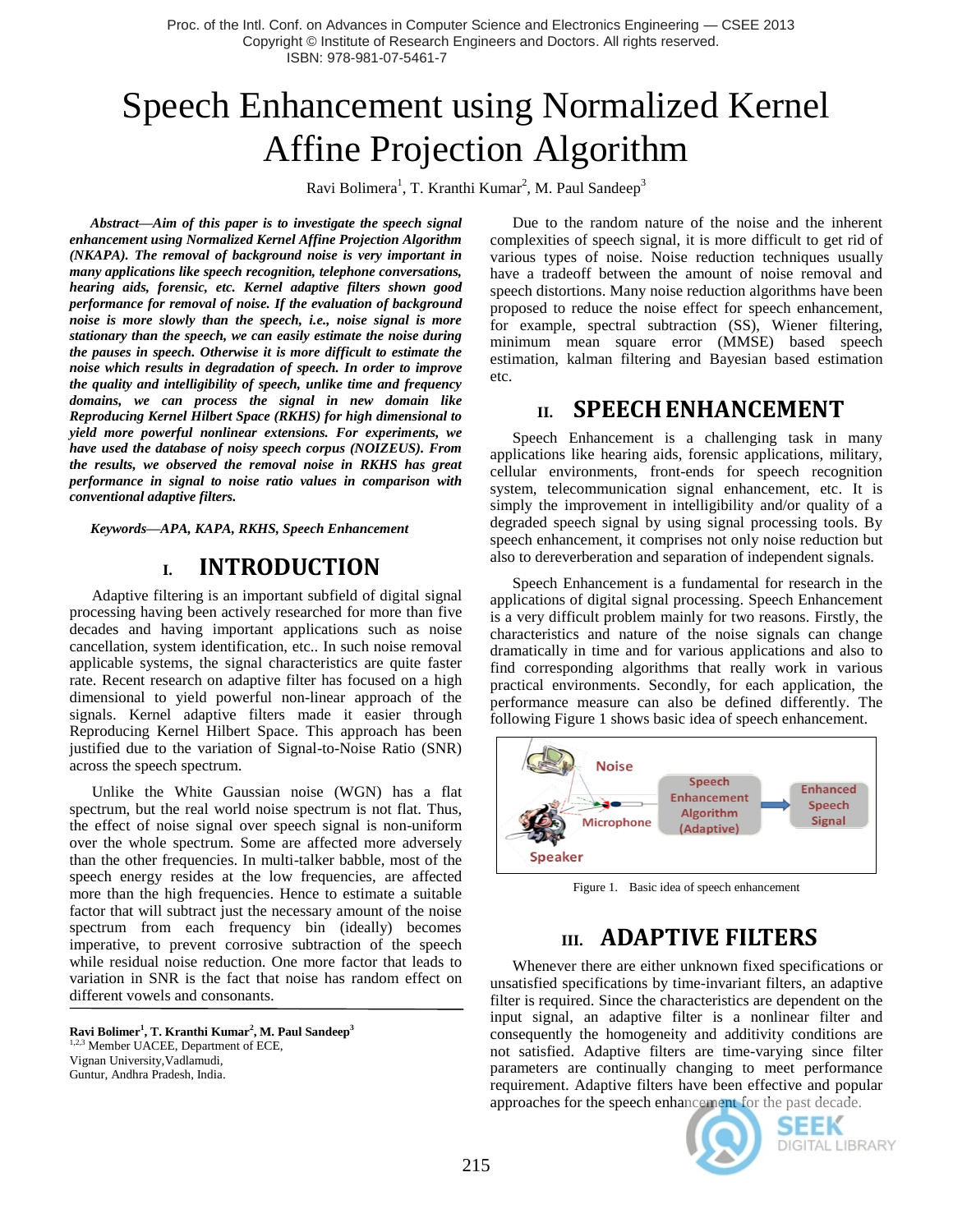Before starting the APA, KAPA and NKAPA, an adaptive filter introduction is given as follows. The name "adaptive filters", adjective adaptive can be empathized by considering the system which tries to adjust itself so as to respond to some surrounding phenomenon. In other words the system tries to adjust its parameters with an aim of meeting some well define target which depends on system state as well as its surrounding. Furthermore there is a need to have certain procedure by which the process of adaptation is carried out. And finally the system which undergoes the process of adaptation is called by the more technical name "filter".

The adaptive filter has advantages like lower processing delay and better tracking of the trajectory of non-stationary signals [2]. These are essential characteristics in applications such as noise estimation, echo cancellation, adaptive delay estimation and channel equalization, where low delay and fast racking of time-varying environments and time-varying processes are important objectives.

The existence of a reference signal which is hidden in the fixed-filter approximation step, defines the performance criterion. The general adaptive-filter configuration is shown in figure 2.



Figure 2. General Adaptive Filter Configuration

An adaptive filter is specified as

$$
y(k) = wT(k) u(k)
$$
 (1)

Where k is the time index, y is the filter output, x the filter input,  $W_k$  are the filter coefficients. The block diagram, shown in the following figure 2, serves as a foundation for particular adaptive filter realization [11], such as Affine Projection Algorithm (APA). The theme behind the general configuration is that a variable filter that extracts an estimate of the desired signal.

The following assumptions were made:

Input signal  $u(k)$  = desired signal  $d(k)$  + interfering noise  $v(k)$ 

$$
v(\kappa) = \delta(\kappa) + \varpi(\kappa) \tag{2}
$$

The variable filter is having a Finite Impulse Response (FIR) structure. i.e. for such structures the impulse response is equal to the filter coefficients. For a filter of order p, the coefficients are defined as

$$
W_k = [W_k(0), W_k(1), \dots, W_k(p)]
$$
 (3)

The difference between the desired and the estimated signal is the error signal or cost function

$$
e(k) = d(k) - y(k)
$$
 (4)

The variable filter will estimates the desired signal by convolving the input signal along with the impulse response. The expression in vector notation as

$$
y(k) = W_k * u(k)
$$
 (5)

Where

$$
u(k) = [u(k), u(k-1), ...u(k-p)]
$$
 (6)

is an input signal vector. Furthermore, the variable filter updates its coefficients at every instant of time

$$
W_{k+1} = W_k + \Delta W_k \tag{7}
$$

Where  $\Delta W_k$  is a correction factor for the filter coefficients. Based on the input and error signals, the adaptive algorithm generates this correction factor

### *A. Affine Projection Algorithm (APA)*

Affine Projection algorithm (APA) [10] was derived as a generalization of the NLMS algorithm. In APA, the projections were made in multiple dimensions where as one dimensional in NLMS, in the sense that each tap weight vector update of the NLMS is viewed as a one dimensional affine projection, while in the APA multiple dimensional projections were made. As increasing the projection dimension, increases the convergence rate of the tap weight vector. However, it leads to an increased computational complexity.

Let d (desired signal) be a zero-mean scalar-valued random variable and let u (noisy signal) be a zero-mean  $L \times 1$  random variable with a positive-definite covariance matrix  $R_u = E[uu^T]$ ]. The cross-covariance vector of d and u is denoted by  $r_{du}$  = E[du]. The weight vector w that solves

$$
\text{Min}_{w} \left( E \left| d - w^{T} u \right|^{2} \right) \tag{8}
$$

is given by  $w^0 = R_u^{-1} r_{du}$  [3].

Several methods that approximate 'w' iteratively also exist. For example, the common gradient method

 $w(0) = \text{initial guess};$ 

$$
w(k) = w(k-1) + \eta [r_{du} - R_u w(k-1)] \tag{9}
$$

or the regularized Newton"s recursion,

 $w(0) = \text{initial guess};$ 

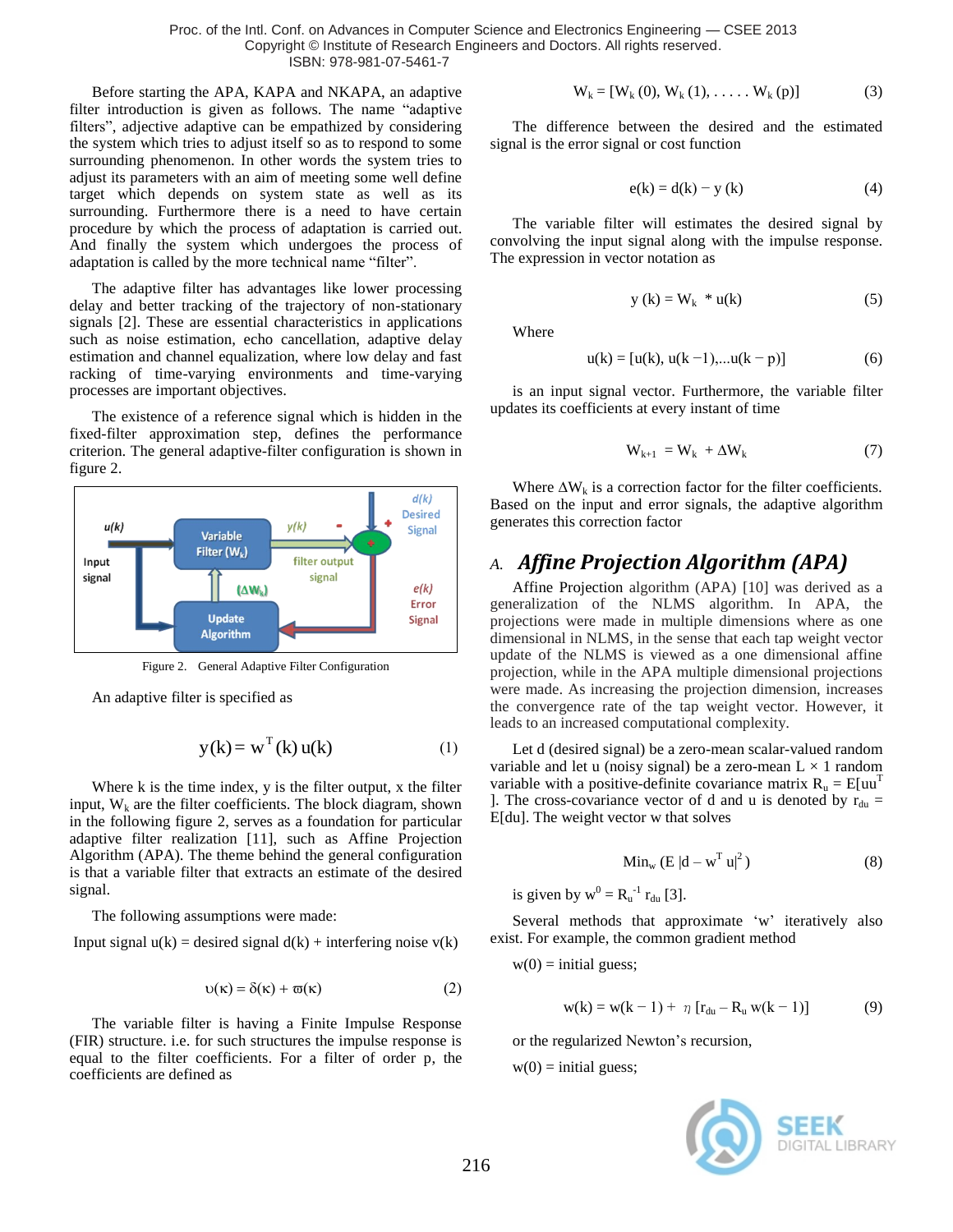$$
w(k) = w(k-1) + \eta (R_u + \epsilon I)^{-1} [r_{du} - R_u w(k-1)] (10)
$$

Where  $\varepsilon$  is a small positive regularization factor and  $\eta$  is the step size specified by designers. Stochastic-gradient algorithms replace the covariance matrix and the crosscovariance vector by local approximations directly from data at each iteration. To obtain such approximations, several ways are available. The trade-off is convergence performance, computation complexity and steady-state behavior [3].

Assuming that we have access to random variables (d and u) observations over time

$$
\{d(1), d(2), \ldots\} \text{ and } \{u(1), u(2), \ldots\}
$$

The Least-mean-square (LMS) algorithm simply uses the instantaneous values for approximations  $\hat{R}u = u(k)u(k)^T$  and  $\hat{\tau}_{du} = d(k)u(k)$ . The corresponding steepest-descent recursion (9) and Newton"s recursion (10) become

$$
w(k) = w(k-1) + \eta u(k)[d(k) - u(k)^{T}w(k-1)] \qquad (11)
$$

 $w(k)=w(k-1)+\eta u(k)[u(k)^{T}u(k)+\epsilon I]^{-1}[d(k)-u(k)^{T}w(k-1)](12)$ 

The affine projection algorithm however employs better approximations. Specifically, the approximations  $R_u$  and  $r_{du}$ are replaced by the instantaneous approximations from the K most recent regressors and observations. Denoting

$$
U(k) = [u(k - K + 1), ..., u(k)]_{L \times K} \text{ and}
$$

$$
d(k) = [d(k - K + 1), ..., d(k)]^{T}
$$

one has

$$
{}^{c}R_{u} = (1/K)U(k)U(k)^{T} \text{ and } {}^{c}r_{du} = (1/K)U(k)d(k) \qquad (13)
$$

Therefore (9) and (10) become

$$
w(k) = w(k-1) + \eta U(k)[d(k) - U(k)^{T}w(k-1)] \quad (14)
$$

### *B. Normalized Affine Projection Algorithm (NAPA)*

The normalized affine projection algorithm becomes

$$
w(k) = w(k-1) + \eta \left[ U(k)^{T} U(k) + \epsilon I \right]^{-1} U(k) \dots
$$
  
....[d(k)-U(k)<sup>T</sup> $w(k-1)$ ] (15)

and (15), by matrix inversion lemma, is equivalent to [3]

$$
w(k)=w(k-1)+\eta U(k)[U(k)^{T}U(k)+\epsilon I]^{-1}.\dots....[d(k)-U(k)^{T}w(k-1)] \qquad (16)
$$

It is noted that this equivalence lets us deal with the matrix  $[U(k)^{T} U(k) + \varepsilon I]$  instead of  $[U(k)U(k)^{T} + \varepsilon I]$  and it plays a very important role in the derivation of kernel extensions. We call recursion (14) APA and recursion (16) normalized APA.

# **IV. KERNEL ADAPTIVE FILTERS**

Kernel method is a good nonparametric modeling technique. The main theme of kernel method is to transforming the input data into a high dimensional feature space through a reproducing kernel such that the inner product operation can be computed efficiently in the feature space through the kernel evaluations [5]. After that an appropriate linear methods are subsequently applied on the transformed data.

As long as an algorithm can be formulated in terms of equivalent kernel evaluation (or inner products), there is no call to perform computations in the high dimensional feature space. This is the main advantage when compared to the traditional methods. Successful examples of this methodology include kernel principal component analysis, support vector machines (SVM's), etc. The SVM's have already shown good functioning in increasing the accuracy of speech recognition activity.

Kernel adaptive filters are online kernel methods, closely related to some artificial neural networks such as radial basis function networks and regularization networks[6]. The kernel adaptive filtering technique used in this work for general nonlinear problems. It is a natural generalization of linear adaptive filtering in reproducing kernel Hilbert spaces.

### *A. Kernel Affine Projection Algorithm*

A kernel [11] is a symmetric, continuous, positive-definite function  $K: U \times U \rightarrow R$ . U is the input domain, a compact subset of  $R^L$ . The commonly used kernels include the Gaussian kernel (17) and the polynomial kernel (18):

**K** (u, u') = exp 
$$
(-a||u - u'||^2)
$$
 (17)

$$
K(u, u') = (uT u' + 1)P
$$
 (18)

Steps involved in kernel affine projection algorithm are as follows

#### **Algorithm : Kernel Affine Projection Algorithm (KAPA)**

#### **Initialization:**

learning step  $\eta$ 

$$
a_1(1) = \eta d(1) \tag{19}
$$

while  $\{u(k), d(k)\}\$  available do

% allocate a new unit of weight vector

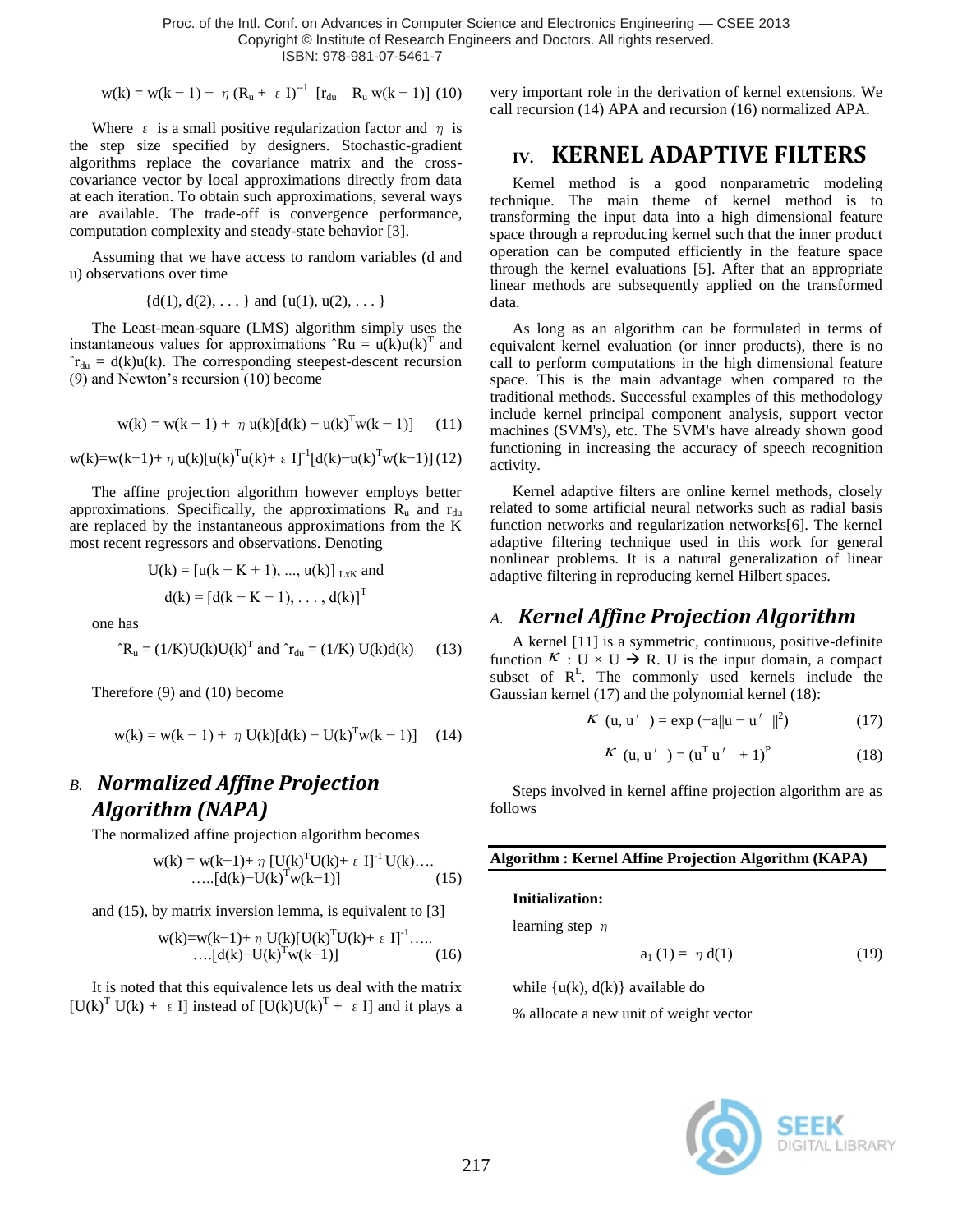$$
a_k(k-1) = 0 \tag{20}
$$

for  $n = max(1, k - K + 1)$  to k do

% evaluate outputs of the current network

$$
y(k,n) = \sum_{j=1}^{k-1} a_j (k-1) \kappa_{n,j}
$$
 (21)

 $\kappa$  is the kernel function.

% computer errors

$$
e(k, n) = d(k) - y(k, n)
$$
 (22)

 $%$  update the min $(k,K)$  most recent units

$$
a_n (k) = a_n (k - 1) + \eta e(k, n) \tag{23}
$$

end for

if  $k > K$  then

% keep the remaining

for  $n = 1$  to  $k - K$  do

$$
a_n (k) = a_n (k - 1)
$$
 (24)

end for

end if

# *B. Normalized Kernel Affine Projection Algorithm*

Normalization factor of APA is  $G(k) = [U(k)^T U(k) + \varepsilon I]^{-1}$ For kernel APA it becomes

$$
a_n (k) = a_n (k-1) + \eta e(k, n) g(k)
$$
 (25)

# **V. EXPERIMENTAL RESULTS**

In this section, we investigate the performance of the KAPA and APA algorithms for speech enhancement at various signal-to-noise ratios of different noise conditions. The step size used for both the APA and KAPA is 0.2. The separate noise corpus from NOIZEUS [9] were collected and added to the clean Speech signals for the experimentation. At different noisy levels, performances of these evaluated for speech enhancement. Babble noise, Train noise, White noise, Car noise and Restaurant noise at 0, 5, 10, and 15 dB SNR were experimented. For this work, a total of 20 datasets were generated.

The below figure 3 shows the original speech signal, APA and KAPA Enhanced speech signals which are corrupted by car noise of 5dB SNR







Figure 4. Spectrograms of, a) Speech corrupted by Car Noise of 5dB, b) Recovered speech signal using Normalized APA algorithm, c) Recovered Speech Signal using Normalized KAPA algorithm

The above figure 4 shows the Spectrograms of original speech signal, APA and KAPA Enhanced speech signals which are corrupted by car noise of 5dB SNR.